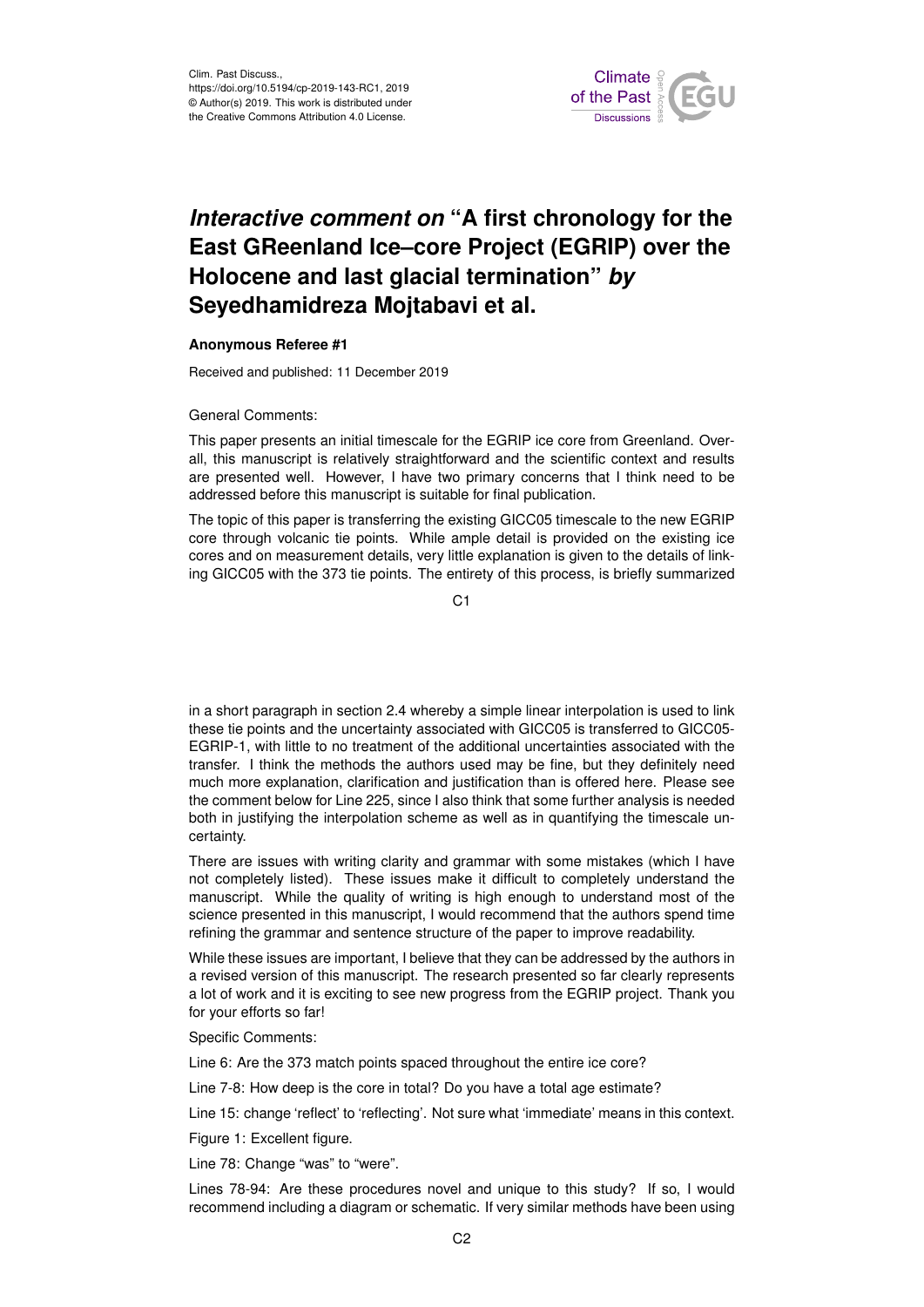previously, referencing them in this section would be helpful.

Figure 3: I would suggest writing out in plain language the y-axis label and including units in the axis labels and/or caption.

Lines 113-114: It would be interesting to know some information about the amount of breaks or missing ice at various depths. I would suggest adding a few descriptive statistics on core quality at different depth and especially in the brittle zone.

Lines 119-120: It is unclear to me what 'it' or 'protocol' are referring to in this sentence.

Lines 123-124: This sentence needs more context. Why does the DEP data need temperature correction? How did you accomplish this and at what stage in your procedure? I (and most readers) have not been to EGRIP, so we will need some explanation of what the 'science trench' and 'core buffer' mean and their implications for the DEP data.

Figure 4: What percentage of the data was removed? For permittivity it looks like the 'bad quality' measurements encompass a large amount of data.

Line 143: I suggest switching 'used' to 'final'.

Line 150-151: I am having difficulty following this section since 'bag marks' and 'break marks' have not been clearly defined.

Figure 6: Why not show Mazama data from NGRIP? In any case, this is a very convincing figure.

Section 2.4: Did you set quantitative thresholds for how much accumulation variability and core smoothness, or were the results inspected qualitatively. If the former, what were the assumptions you used?

Figure 8: There should be only two Es in NEEM on the y-axis label. Also what do the pink/red bars in the brittle ice zone signify?

C3

Section 3.2: If I understand correctly, you found 3 matching tephra horizons out of 373 total matches. Is this correct? How many other tephra events have been sampled so far? How many more do you plan to sample? Have there been many other events sampled that do not match any event in NGRIP or NEEM? This continuous tephra sampling is very impressive and interesting and more details would be appreciated.

Line 221: 1383.84 meters in EGRIP right?

Line 225: What is the longest section between tie points? 0-2 years seems an unrealistically low uncertainty to report if there is no annual layer counting. We can see in Figure 9 that accumulation rate changes on multiple timescales and presumably has variations within the spacing of your tie points as well. None of the purely mathematical interpolation methods will account for this possibility. I think you need to include some analysis that incorporates the observed variation in annual layer thickness, either from layers visible in the EGRIP ice core or from meteorological data. You can use this data in conjunction with your tie points and their spacing to generate more realistic estimates of uncertainty and potentially improve the timescale itself.

Line 226-230: I'm afraid I do not fully understand either of these sentences, which I think are important. I would suggest adding clarification.

Line 236: How do you know the upstream accumulation is higher? Is there a reference for this? Or are you inferring this from the flatness of the 0-8 ka accumulation curve in Fig. 9? How do you separate the spatial versus temporal signal in reconstructed accumulation?

Line 239-240: The phrase "EGRIP layers start to get thinner, but remain nearly constant in thickness" seems to be a direct contradiction. Please clarify.

Line 249: How deep is the full core and what is its anticipated age?

Line 260: Why not upload the timescale also at annual resolution to be more useful for other users? I'm assuming that you will include match point data for all 373 matches